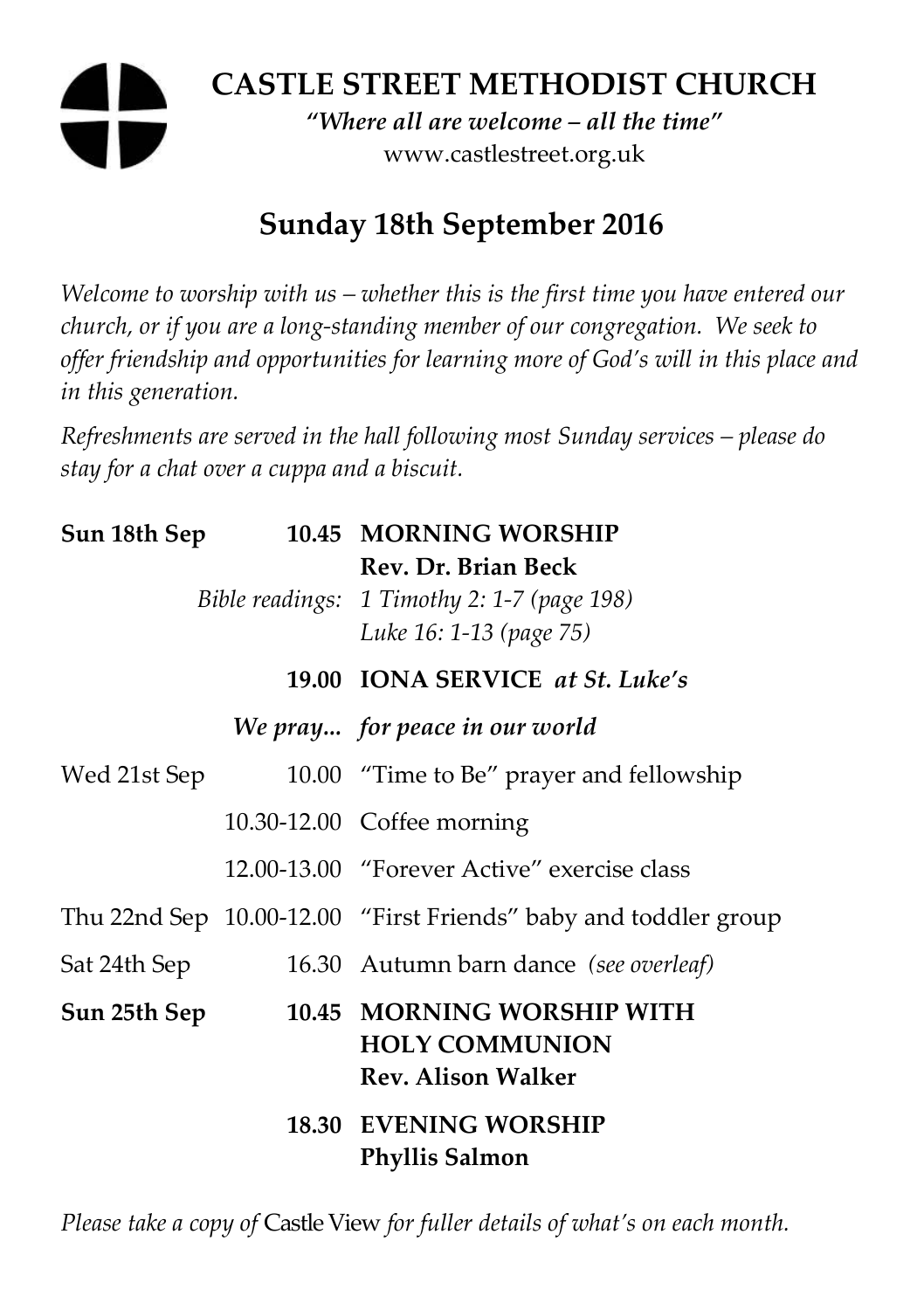# **Family Barn Dance next Saturday**

Don't forget our family barn dance, with caller Joyce Goodall from Royston, next Saturday (24th September) from 4.30pm to around 7.30pm. A shepherd's pie supper will be served at about 5.30pm. The suggested donation is £7 for adults and £3 for children (or give what you can), with profits split between the harvest appeal of the Methodist relief and development charity "All we can" and local charity the Cherry Homes Trust.

We're not selling tickets in advance, but it would be useful to know numbers for catering – please let Kimberley know if you plan to come. If anyone is able to make a shepherd's pie, please also speak to Kimberley.

+\*+\*\*\*\*+

# **World Church Weekend at St. Ives Methodist Church**

The September *Castle View* mentions the visit of the Vice-President of the Methodist Conference, Rachel Lampard, to St. Ives Methodist Church next month. Here are some more details about that weekend:

Saturday 8th October, 2.15pm to 5.00pm:

Learn about our links to Christians in Pakistan through presentations, workshops, discussions and food! Led by the Vice-President. There will be related games and activities for 5-11 year olds. A free event, but donations to cover costs will be welcome.

#### Sunday 9 October, 10.30am:

All-Age Worship led by Revd. Heather Walker, with the address given by the Vice-President.

For more information, telephone (01480) 350 270.

+\*+\*\*\*\*\*

# **Cambridge Bible Society Action Group Autumn Supper**

Entitled "Parables and Paradox: staying with the sayings of Jesus" and with Revd. Dr. Malcolm Guite as the guest speaker, the Cambridge Bible Society Action Group autumn supper will take place on Friday 14th October in the Queen Edith Chapel, Wulfstan Way, starting at 7pm. Tickets cost £7, and can be obtained from Brian West (e-mail: brian *dot*  west1941 *at* gmail *dot* com).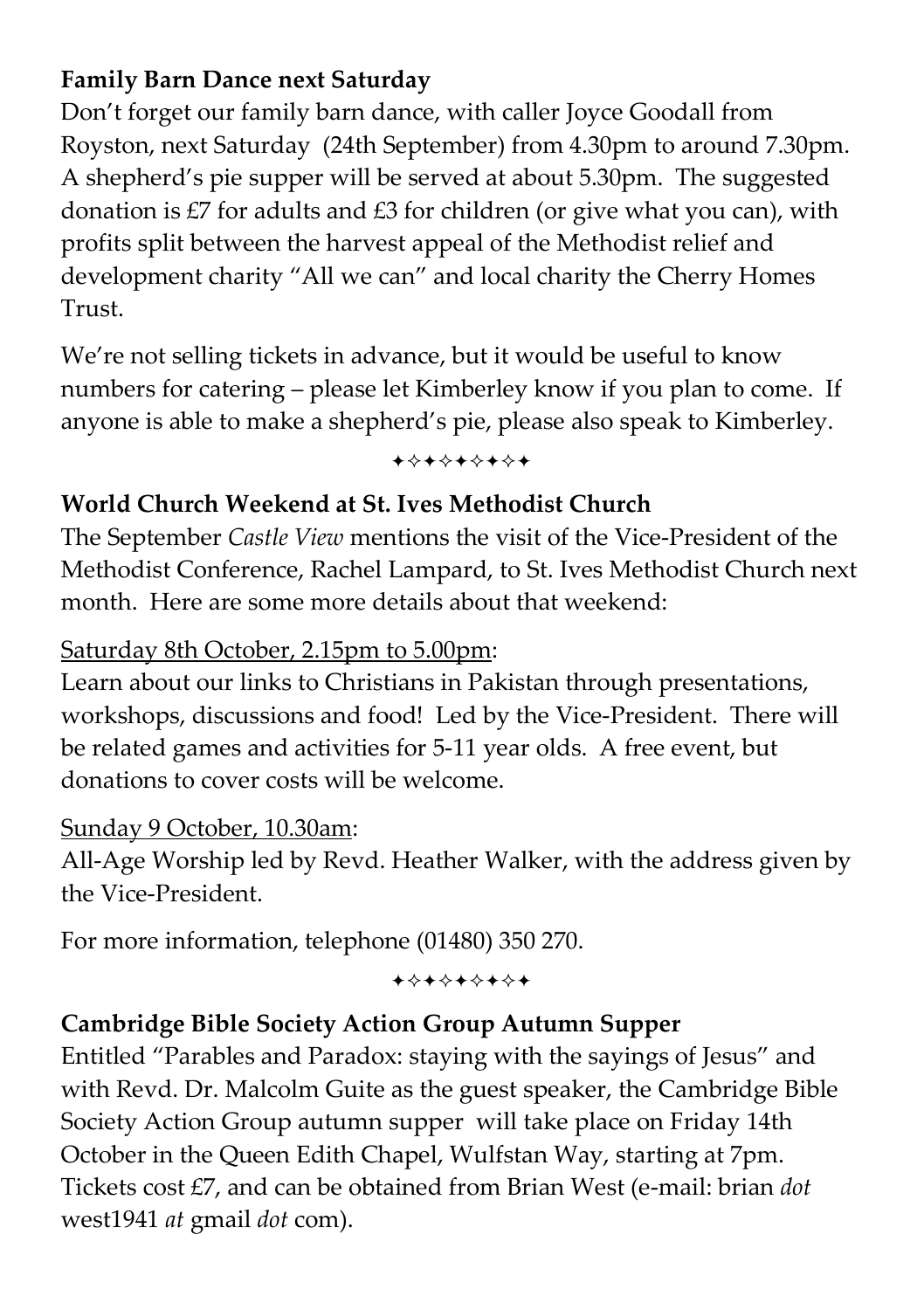# **"Big Issues" at Histon Methodist Church**

This stimulating and at times controversial series of evenings to challenge your thinking gets underway again on Thursday 29th September, starting at 7.30pm, with an evening entitled "Emmaus – the first twenty-five years". As usual, refreshments, including tempting desserts, will be served during the interval.

+\*\*\*\*\*\*\*

### **MWiB Autumn District Day, 6th October**

The East Anglian Methodist Women in Britain (MWiB) are holding their Autumn District Day at Lowestoft on Thursday 6th October 2016. The speaker is the Revd. Michaella Youngson.

A mini-bus is available from Cambridge for anyone wishing to attend this wonderful event. There are a total of twelve seats available on a first come, first served basis on a cost-sharing basis  $-£7.50$  per head if all seats are taken.

If you would like to attend this event, or would like any further information, then please contact either Jim or Lynn Taylor (e-mail: jamesitaylor *at* btinternet *dot* com or lynngtaylor *at* btinternet *dot* com) as soon as possible to reserve your place.

+\*\*\*\*\*\*\*

# **Macmillan Cancer Support coffee morning at Wesley, 1st October**  Wesley Methodist Church is holding a coffee morning in aid of Macmillan Cancer Support on Saturday 1st October, from 9.30am until 12.30pm. There will be stalls of cakes, gifts, toys and Christmas cards.

+\*\*\*\*\*\*\*

# **Harvest Activity Morning at Royston, 1st October**

There will be a Harvest Activity Morning at Royston Methodist Church on Saturday 1st October, from 10am until midday. Activities include art, craft, collage, breadmaking, construction, fruit prints, and pasta pictures. There will also be a coffee bar. All ages are welcome; there is no charge.

+\*\*\*\*\*\*\*

**"Wholeness – caring for others, caring for ourselves", 15th October**  Spirituality day at Royston. More details to follow.